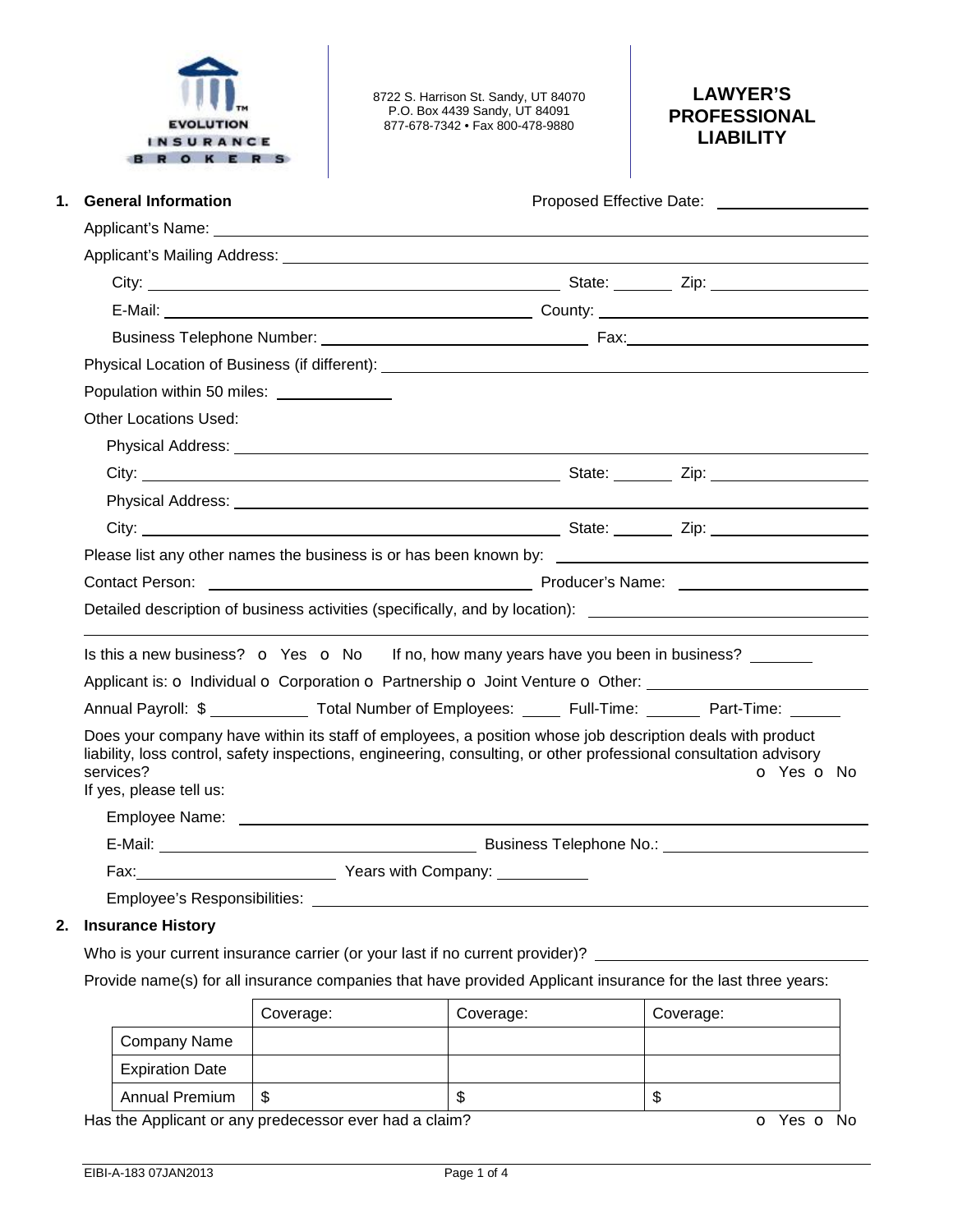### Attach a five year loss/claims history, including details. (REQUIRED)

Have you had any incident, event, occurrence, loss, or Wrongful Act which might give rise to a Claim covered by this Policy, prior to the inception of this Policy? this Policy, prior to the inception of this Policy? If yes, please explain:

|    | Has the Applicant, or anyone on the Applicant's behalf, attempted to place this risk in standard markets?<br><b>o</b> Yes <b>o</b> No |                                                                                                      |                                                                                                                                                                                                                                |            |  |  |
|----|---------------------------------------------------------------------------------------------------------------------------------------|------------------------------------------------------------------------------------------------------|--------------------------------------------------------------------------------------------------------------------------------------------------------------------------------------------------------------------------------|------------|--|--|
|    |                                                                                                                                       |                                                                                                      | If the standard markets are declining placement, please explain why: _______________________________                                                                                                                           |            |  |  |
| 3. |                                                                                                                                       |                                                                                                      | <b>Desired Insurance</b>                                                                                                                                                                                                       |            |  |  |
|    | <b>Limit of Liability:</b>                                                                                                            |                                                                                                      |                                                                                                                                                                                                                                |            |  |  |
|    |                                                                                                                                       |                                                                                                      | \$100,000 per accident / \$300,000 aggregate<br>$\circ$                                                                                                                                                                        |            |  |  |
|    |                                                                                                                                       |                                                                                                      | \$200,000 per accident / \$300,000 aggregate<br>$\circ$                                                                                                                                                                        |            |  |  |
|    |                                                                                                                                       |                                                                                                      | \$250,000 per accident / \$500,000 aggregate<br>$\circ$                                                                                                                                                                        |            |  |  |
|    |                                                                                                                                       |                                                                                                      | \$250,000 per accident / \$1,000,000 aggregate<br>$\circ$                                                                                                                                                                      |            |  |  |
|    | Self-Insured Retention (SIR): ○ \$1,000 (Minimum) ○ \$1,500 ○ \$2,500 ○ \$5,000 ○ \$10,000                                            |                                                                                                      |                                                                                                                                                                                                                                |            |  |  |
| 4. |                                                                                                                                       |                                                                                                      | <b>Business Activities</b>                                                                                                                                                                                                     |            |  |  |
|    |                                                                                                                                       |                                                                                                      | 1. Annual Gross Income: \$                                                                                                                                                                                                     |            |  |  |
|    | Has any attorney been the subject of any bar complaint, investigation or disciplinary proceeding within the<br>2.                     |                                                                                                      |                                                                                                                                                                                                                                |            |  |  |
|    | past 10 years?<br>o Yes o No                                                                                                          |                                                                                                      |                                                                                                                                                                                                                                |            |  |  |
|    |                                                                                                                                       | 3. Has any attorney been disbarred or refused admission to the bar by any bar association, court, or |                                                                                                                                                                                                                                |            |  |  |
|    |                                                                                                                                       |                                                                                                      | administrative agency?                                                                                                                                                                                                         | o Yes o No |  |  |
|    | 4.                                                                                                                                    |                                                                                                      | Does the law firm:                                                                                                                                                                                                             |            |  |  |
|    |                                                                                                                                       |                                                                                                      | a. File suits for the collection of fees?                                                                                                                                                                                      | o Yes o No |  |  |
|    |                                                                                                                                       |                                                                                                      | If yes, how many within the past two years?                                                                                                                                                                                    |            |  |  |
|    |                                                                                                                                       |                                                                                                      | b. Currently have more than 25% of billings more than 120 days past due?                                                                                                                                                       | o Yes o No |  |  |
|    |                                                                                                                                       |                                                                                                      | If yes, what percentage?                                                                                                                                                                                                       |            |  |  |
|    |                                                                                                                                       |                                                                                                      | c. Derive more than 50% of gross annual billings from any one client?                                                                                                                                                          | o Yes o No |  |  |
|    |                                                                                                                                       | d.                                                                                                   | Have any additional office locations?                                                                                                                                                                                          | o Yes o No |  |  |
|    |                                                                                                                                       |                                                                                                      | If yes, please attach list of all locations.                                                                                                                                                                                   |            |  |  |
|    | Does the law firm share office space with any other law firm or attorney?<br>o Yes o No<br>е.                                         |                                                                                                      |                                                                                                                                                                                                                                |            |  |  |
|    |                                                                                                                                       |                                                                                                      | If yes, please list: The same state of the state of the state of the state of the state of the state of the state of the state of the state of the state of the state of the state of the state of the state of the state of t |            |  |  |

### **5. Area of Practice**

 

Indicate the percentage of gross billable dollars by area of practice for the last fiscal year.

| <b>AREA</b>                        | $\frac{0}{2}$ | <b>AREA</b>                    | $\%$ | <b>AREA</b>                    | $\frac{9}{6}$ |
|------------------------------------|---------------|--------------------------------|------|--------------------------------|---------------|
| Admiralty/Marine                   |               | Environmental                  |      | Real Estate - Condo Offering   |               |
| <b>Anti-Trust Trade Regulation</b> |               | <b>ERISA</b>                   |      | Securities - Federal           |               |
| Arbitration/Mediation              |               | Est. Plan/Probate/Trusts/Wills |      | Securities - State             |               |
| Banking                            |               | Immigration                    |      | Securities - Private Placement |               |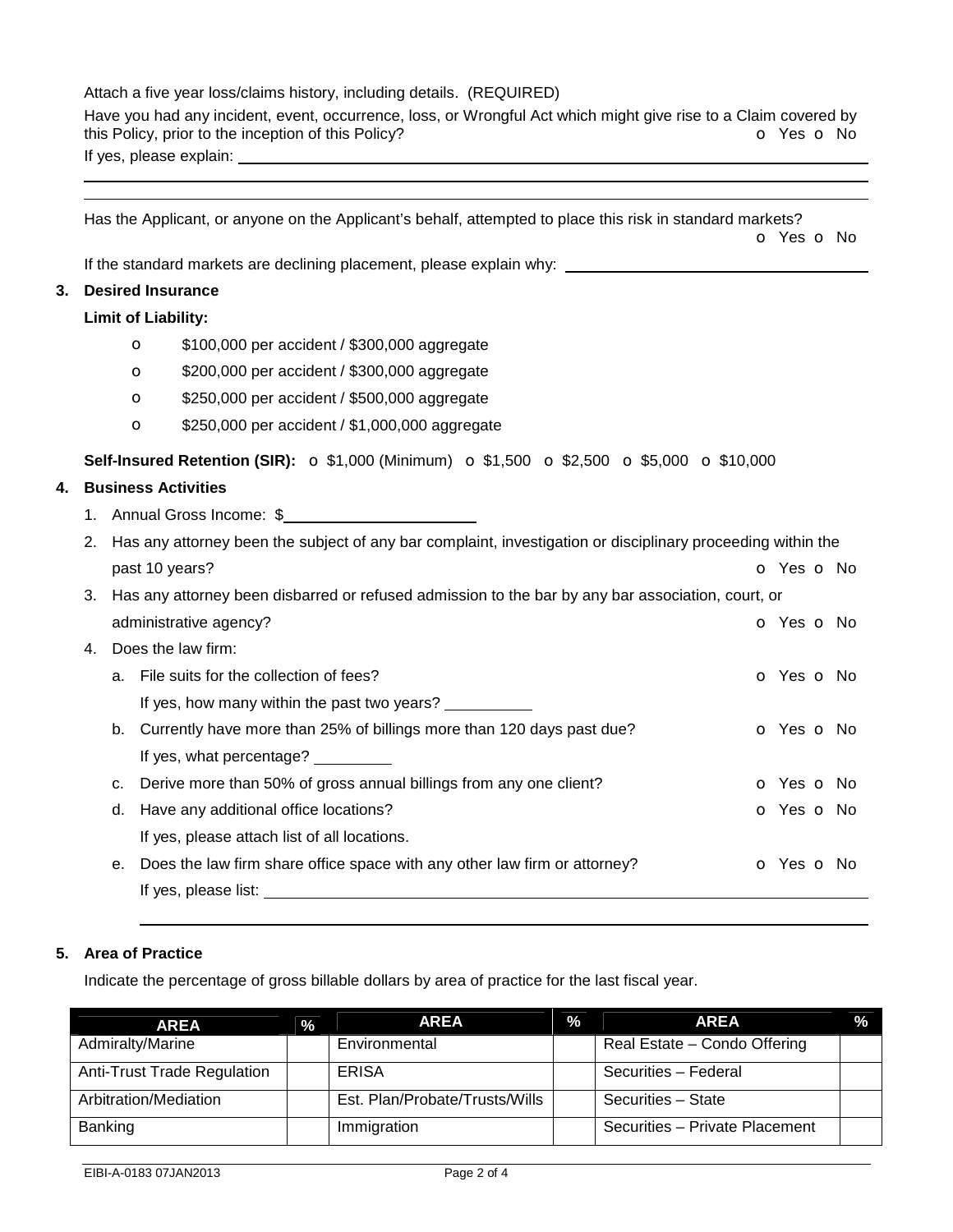| Bankruptcy                      | International Law              | Securities - Bonds                |
|---------------------------------|--------------------------------|-----------------------------------|
| <b>Bodily Injury/Defense</b>    | <b>Investment Counseling</b>   | <b>Social Security Disability</b> |
| <b>Bodily Injury/Plaintiffs</b> | <b>Labor Relations</b>         | <b>Tax Preparation</b>            |
| <b>Collection Repossession</b>  | <b>Public Utilities</b>        | <b>Tax Opinions</b>               |
| Copyright/Patent/TM             | <b>Real Estate-Residential</b> | <b>Workers Comp/Defense</b>       |
| Corporate                       | <b>Real Estate-Commercial</b>  | <b>Workers Comp/Plaintiff</b>     |
| Criminal                        | Real Estate-Synd. Devel.       | OTHER (Describe if over 5%)       |
| <b>Domestic Relations</b>       | <b>Real Estate-Title Work</b>  | TOTAL (Must equal 100%)           |
| Entertainment                   |                                |                                   |

If "Other" please describe here:

**6.** Provide names of any partners or principal owners involved in the business. Attach additional sheets if necessary.

| <b>TITLE</b> | <b>NAME</b> | YEARS WITH YEARS OF<br><b>THE FIRM</b> | <b>EXPERIENCE</b> |
|--------------|-------------|----------------------------------------|-------------------|
|              |             |                                        |                   |
|              |             |                                        |                   |
|              |             |                                        |                   |
|              |             |                                        |                   |

#### **REPRESENTATIONS AND WARRANTIES**

The "Applicant" is the party to be named as the "Insured" in any insuring contract if issued. By signing this Application, the Applicant for insurance hereby represents and warrants that the information provided in the Application, together with all supplemental information and documents provided in conjunction with the Application, is true, correct, inclusive of all relevant and material information necessary for the Insurer to accurately and completely assess the Application, and is not misleading in any way. The Applicant further represents that the Applicant understands and agrees as follows: (i) the Insurer can and will rely upon the Application and supplemental information provided by the Applicant, and any other relevant information, to assess the Applicant's request for insurance coverage and to quote and potentially bind, price, and provide coverage; (ii) the Application and all supplemental information and documents provided in conjunction with the Application are warranties that will become a part of any coverage contract that may be issued; (iii) the submission of an Application or the payment of any premium does not obligate the Insurer to quote, bind, or provide insurance coverage; and (iv) in the event the Applicant has or does provide any false, misleading, or incomplete information in conjunction with the Application, any coverage provided will be deemed void from initial issuance.

The Applicant hereby authorizes the Insurer and its agents to gather any additional information the Insurer deems necessary to process the Application for quoting, binding, pricing, and providing insurance coverage including, but not limited to, gathering information from federal, state, and industry regulatory authorities, insurers, creditors, customers, financial institutions, and credit rating agencies. The Insurer has no obligation to gather any information nor verify any information received from the Applicant or any other person or entity. The Applicant expressly authorizes the release of information regarding the Applicant's losses, financial information, or any regulatory compliance issues to this Insurer in conjunction with consideration of the Application.

The Applicant further represents that the Applicant understands and agrees the Insurer may: (i) present a quote with a Sublimit of liability for certain exposures, (ii) quote certain coverages with certain activities, events, services, or waivers excluded from the quote, and (iii) offer several optional quotes for consideration by the Applicant for insurance coverage. In the event coverage is offered, such coverage will not become effective until the Insurer's accounting office receives the required premium payment.

The Applicant agrees that the Insurer and any party from whom the Insurer may request information in conjunction with the Application may treat the Applicant's facsimile signature on the Application as an original signature for all purposes.

The Applicant acknowledges that under any insuring contract issued, the following provisions will apply:

1. A single Accident, or the accumulation of more than one Accident during the Policy Period, may cause the per Accident Limit and/or the annual aggregate maximum Limit of Liability to be exhausted, at which time the Insured will have no further benefits under the Policy.